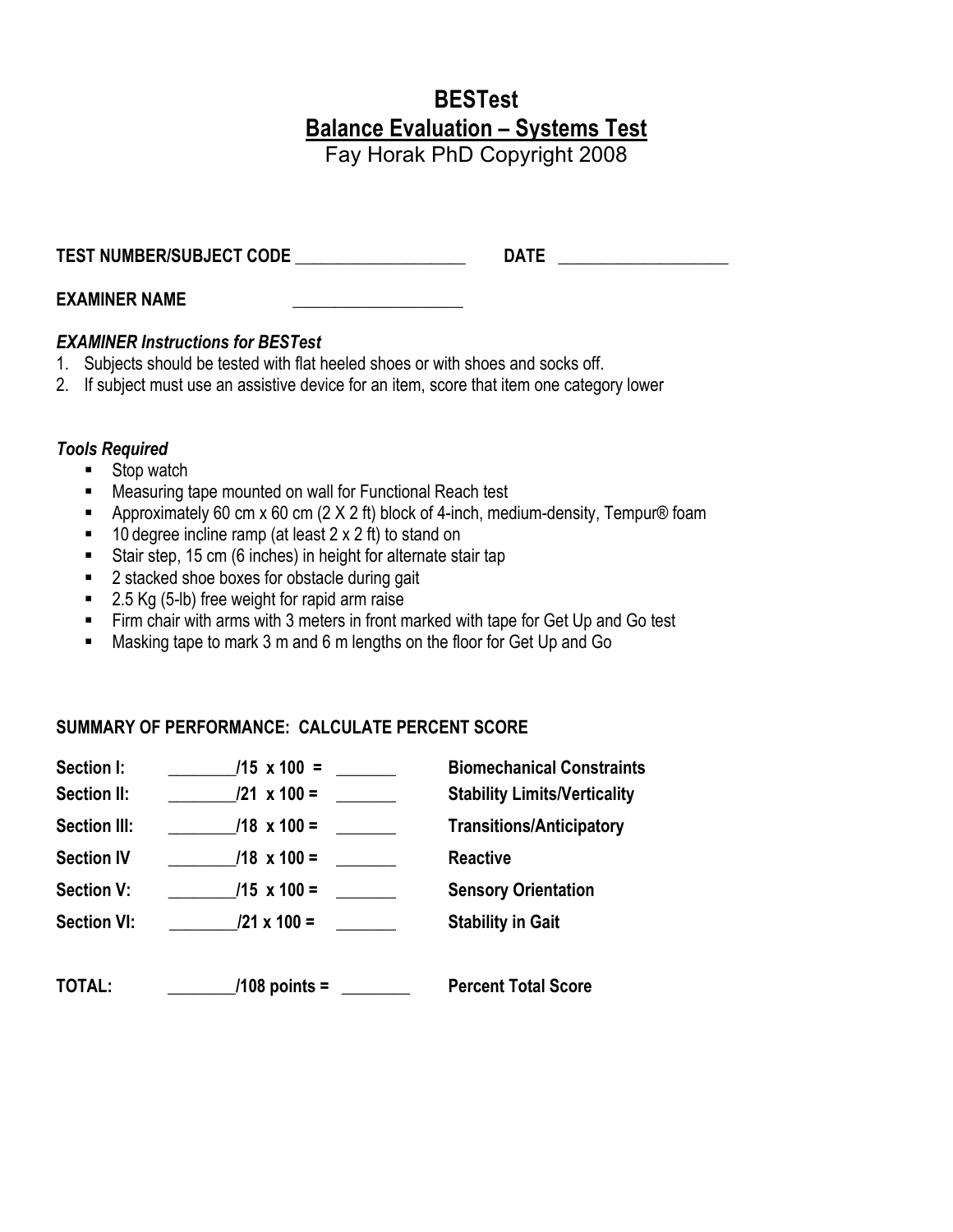#### **BESTest- Inter-rater Reliability Balance Evaluation – Systems Test**

Subjects should be tested with flat heeled shoes or shoes and socks off. If subject must use an assistive device for an item, score that item one category lower. If subject requires physical assistance to perform an item score the lowest category (0) for that item.

**I. BIOMECHANICAL CONSTRAINTS SECTION I: \_\_\_\_\_\_\_\_\_/15 POINTS**

- 1. BASE OF SUPPORT
	- (3) Normal: Both feet have normal base of support with no deformities or pain
	- (2) One foot has deformities and/or pain
	- (1) Both feet has deformities OR pain
	- (0) Both feet have deformities AND pain
- 2. COM ALIGNMENT
	- (3) Normal AP and ML CoM alignment and normal segmental postural alignment
	- (2) Abnormal AP OR ML CoM alignment OR abnormal segmental postural alignment
	- (1) Abnormal AP OR ML CoM alignment AND abnormal segmental postural alignment
	- (0) Abnormal AP AND ML CoM alignment
- 3. ANKLE STRENGTH & RANGE
	- (3) Normal: Able to stand on toes with maximal height and to stand on heels with front of feet up
	- (2) Impairment in either foot of either ankle flexors or extensors (i.e. less than maximum height)
	- (1) Impairment in two ankle groups (eg; bilateral flexors or both ankle flexors and extensors in 1 foot)
	- (0) Both flexors and extensors in both left and right ankles impaired (i.e. less than maximum height)

### 4. HIP/TRUNK LATERAL STRENGTH

- (3) Normal: Abducts both hips to lift the foot off the floor for 10 s while keeping trunk vertical
- (2) Mild: Abducts both hips to lift the foot off the floor for 10 s but without keeping trunk vertical
- (1) Moderate: Abducts only one hip off the floor for 10 s with vertical trunk
- (0) Severe: Cannot abduct either hip to lift a foot off the floor for 10 s with trunk vertical or without vertical

- 5. SIT ON FLOOR AND STANDUP *Time\_\_\_\_\_\_\_\_\_\_\_\_\_\_ secs*
	- (3) Normal: Independently sits on the floor and stands up
	- (2) Mild: Uses a chair to sit on floor OR to stand up
	- (1) Moderate: Uses a chair to sit on floor AND to stand up
	- (0) Severe: Cannot sit on floor or stand up, even with a chair, or refuses

**II. STABILITY LIMITS SECTION II: \_\_\_\_\_\_\_\_\_/21 POINTS**

6. SITTING VERTICALITY AND LATERAL LEAN

- Left Right **Example 2018** (3) (3) Maximum lean, subject moves upper shoulders beyond body midline, very stable
- (2) (2) Moderate lean, subject's upper shoulder approaches body midline or some instability (1) (1) Very little lean, or significant
- instability
- (0) (0) No lean or falls (exceeds limits) (0) (0) Falls with the eyes closed
- Lean Verticality
	- (3) (3) Realigns to vertical with very SMALL or no
	- OVERSHOOT (2) (2) Significantly Over- or undershoots but eventually realigns to vertical
	- (1) (1) Failure to realign to vertical
		-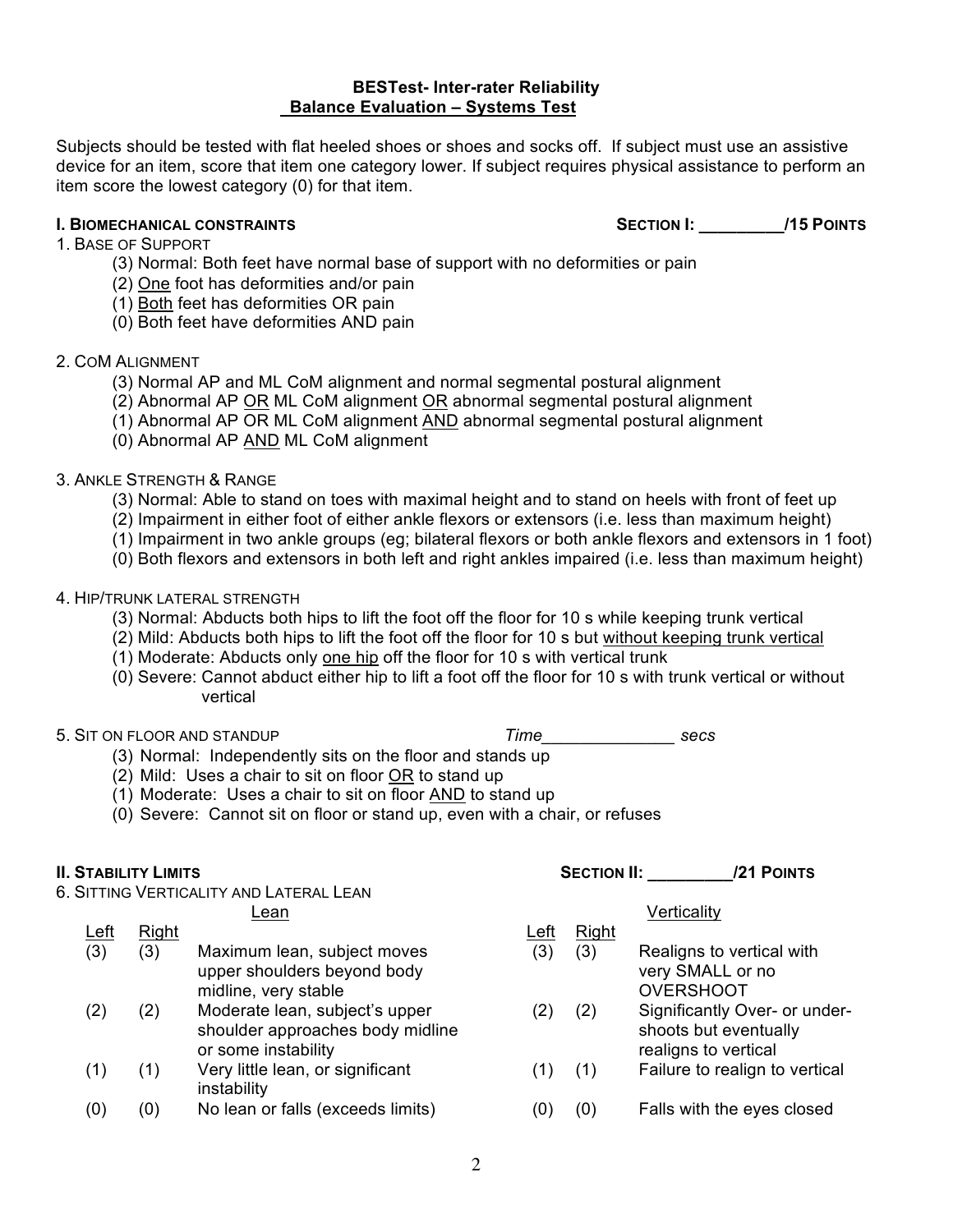7. FUNCTIONAL REACH FORWARD *Distance reached: \_\_\_\_\_\_ cm OR\_\_\_\_\_\_\_\_\_inches* (3) Maximum to limits: >32 cm (12.5 in ) (2) Moderate: 16.5 cm - 32 cm (6.5 – 12.5 in) (1) Poor: < 16.5 cm (6.5 in) (0) No measurable lean – or must be caught 8. FUNCTIONAL REACH LATERAL*Distance reached: Left \_\_\_\_\_ cm (\_\_\_\_\_in) Right \_\_\_\_\_ cm (\_\_\_\_\_in)*  Left Right (3) (3) Maximum to limit: > 25.5 cm (10 in) (2) (2) Moderate: 10-25.5 cm (4-10 in)  $(1)$   $(1)$  Poor: < 10 cm  $(4 \text{ in})$ (0) (0) No measurable lean, or must be caught **III. TRANSITIONS- ANTICIPATORY POSTURAL ADJUSTMENT SECTION III. \_\_\_\_\_\_\_\_\_\_\_\_/18 POINTS** 9. SIT TO STAND (3) Normal: Comes to stand without the use of hands and stabilizes independently (2) Comes to stand on the first attempt with the use of hands (1) Comes to stand after several attempts or requires minimal assist to stand or stabilize or requires touch of back of leg or chair (0) Requires moderate or maximal assist to stand 10. RISE TO TOES (3) Normal: Stable for 3 sec with good height (2) Heels up, but not full range (smaller than when holding hands so no balance requirement) -OR- slight instability & holds for 3 sec (1) Holds for less than 3 sec (0) Unable 11. STAND ON ONE LEG Left *Time in Sec:\_\_\_\_\_\_\_\_\_\_\_\_*  Right *Time in Sec: \_\_\_\_\_\_\_\_\_\_\_* (3) Normal: Stable for > 20 s (2) Trunk motion, OR 10-20 s (1) Stands 2-10 s (0) Unable (3) Normal: Stable for > 20s (2) Trunk motion, OR 10-20 s (1) Stands 2-10s (0) Unable 12. ALTERNATE STAIR TOUCHING *# of successful steps: \_\_\_\_\_\_\_\_ Time in seconds: \_\_\_\_\_\_\_\_\_* (3) Normal: Stands independently and safely and completes 8 steps in < 10 seconds (2) Completes 8 steps (10-20 seconds) AND/OR show instability such as inconsistent foot placement, excessive trunk motion, hesitation or arhythmical (1) Completes < 8 steps – without minimal assistance (i.e. assistive device)  $OR > 20$  sec for 8 steps (0) Completes < 8 steps, even with assistive devise 13. STANDING ARM RAISE (3) Normal: Remains stable

- (2) Visible sway
- (1) Steps to regain equilibrium/unable to move quickly w/o losing balance
- (0) Unable, or needs assistance for stability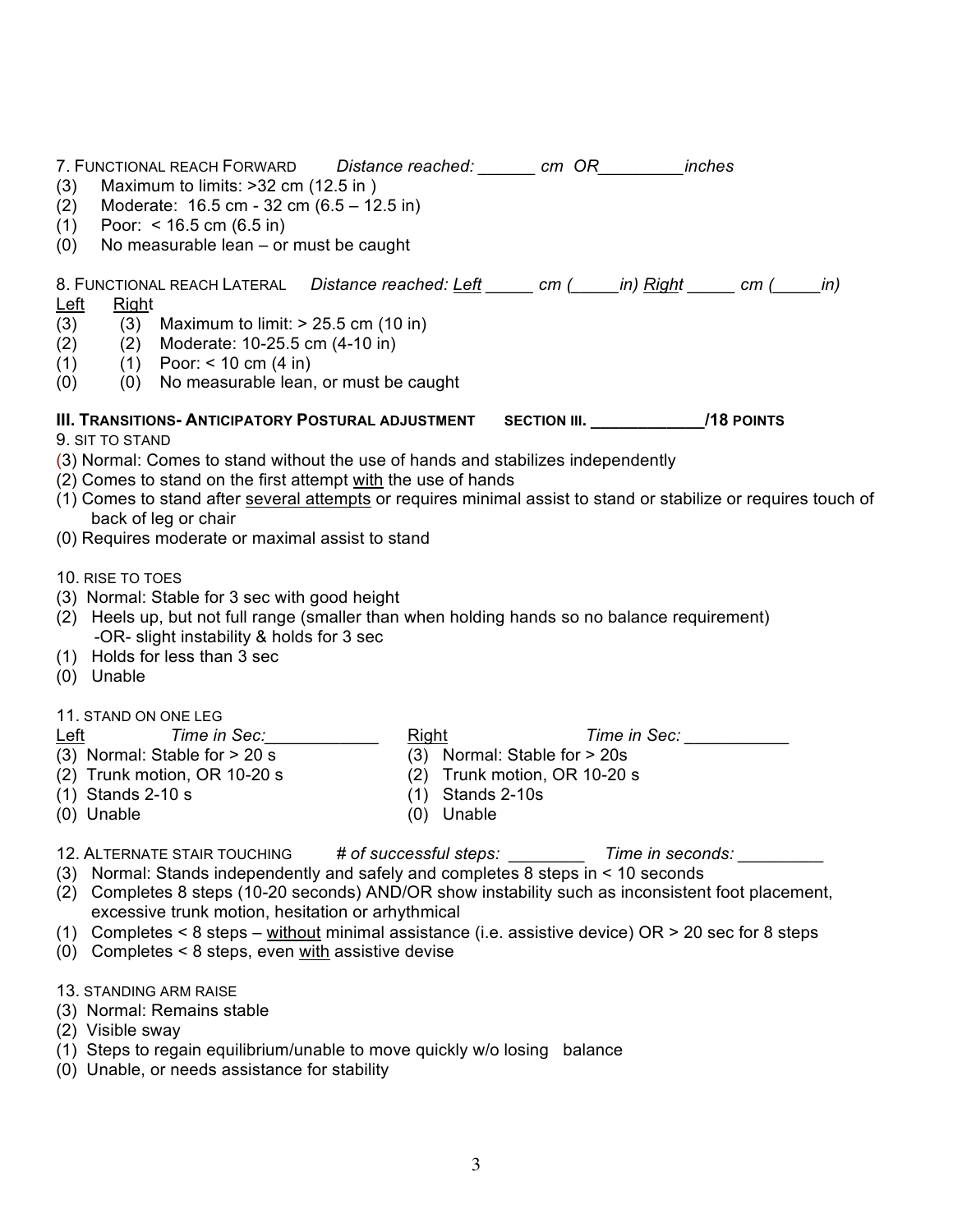# **IV. REACTIVE POSTURAL RESPONSE SECTION IV: SECTION IV:** /18 POINTS

- 14. IN PLACE RESPONSE- FORWARD
- (3) Recovers stability with ankles, no added arms or hips motion
- (2) Recovers stability with arm or hip motion
- (1) Takes a step to recover stability
- (0) Would fall if not caught OR requires assist OR will not attempt
- 15. IN PLACE RESPONSE- BACKWARD
- (3) Recovers stability at ankles, no added arm / hip motion
- (2) Recovers stability with some arm or hip motion
- (1) Takes a step to recover stability
- (0) Would fall if not caught -OR- requires assistance -OR- will not attempt

### 16. COMPENSATORY STEPPING CORRECTION- FORWARD

- (3) Recovers independently a single, large step (second realignment step is allowed)
- (2) More than one step used to recover equilibrium, but recovers stability independently OR 1 step with imbalance
- (1) Takes multiple steps to recover equilibrium, or needs minimum assistance to prevent a fall
- (0) No step, OR would fall if not caught, OR falls spontaneously

17. COMPENSATORY STEPPING CORRECTION- BACKWARD

- (3) Recovers independently a single, large step
- (2) More than one step used, but stable and recovers independently OR 1 step with imbalance
- (1) Takes several steps to recover equilibrium, or needs minimum assistance
- (0) No step, OR would fall if not caught, OR falls spontaneously

18. COMPENSATORY STEPPING CORRECTION- LATERAL

Left

- (3) Recovers independently with 1 step of normal length/width (crossover or lateral OK)
- (2) Several steps used, but recovers independently
- (1) Steps, but needs to be assisted to prevent a fall
- (0) Falls, or cannot step

## **V. SENSORY ORIENTATION SECTION V: \_\_\_\_\_\_\_\_/15 POINTS**

19. SENSORY INTEGRATION FOR BALANCE (MODIFIED CTSIB)

| A-EYES OPEN, FIRM |     | <b>B-EYES CLOSED, FIRM</b> | <b>C-EYES OPEN, FOAM</b> | <b>D-EYES CLOSED, FOAM</b> |
|-------------------|-----|----------------------------|--------------------------|----------------------------|
| <b>SURFACE</b>    |     | <b>SURFACE</b>             | <b>SURFACE</b>           | <b>SURFACE</b>             |
| Trial 1           | sec | Trial 1<br>sec             | Trial 1<br>sec           | Trial 1<br>sec             |
| Trial 2           | sec | Trial 2<br>sec             | Trial 2<br>sec           | Trial 2<br>sec             |
| $(3)$ 30s stable  |     | $(3)$ 30s stable           | $(3)$ 30s stable         | $(3)$ 30s stable           |
| (2) 30s unstable  |     | (2) 30s unstable           | (2) 30s unstable         | (2) 30s unstable           |
| (1) < 30s         |     | (1) < 30s                  | (1) < 30s                | (1) < 30s                  |
| $(0)$ Unable      |     | $(0)$ Unable               | $(0)$ Unable             | $(0)$ Unable               |

**Right** 

(0) Falls, or cannot step

(3) Recovers independently with 1 step of normal length/width (crossover or lateral OK) (2) Several steps used, but recovers independently (1) Steps, but needs to be assisted to prevent a fall

### 20. INCLINE- EYES CLOSED

Toes Up

- (3) Stands independently, steady without excessive sway, holds 30 sec, and aligns with gravity
- (2) Stands independently 30 SEC with greater sway than in item 19B -OR- aligns with surface
- (1) Requires touch assist -OR- stands without assist for 10-20 sec
- (0) Unable to stand >10 sec -OR- will not attempt independent stance